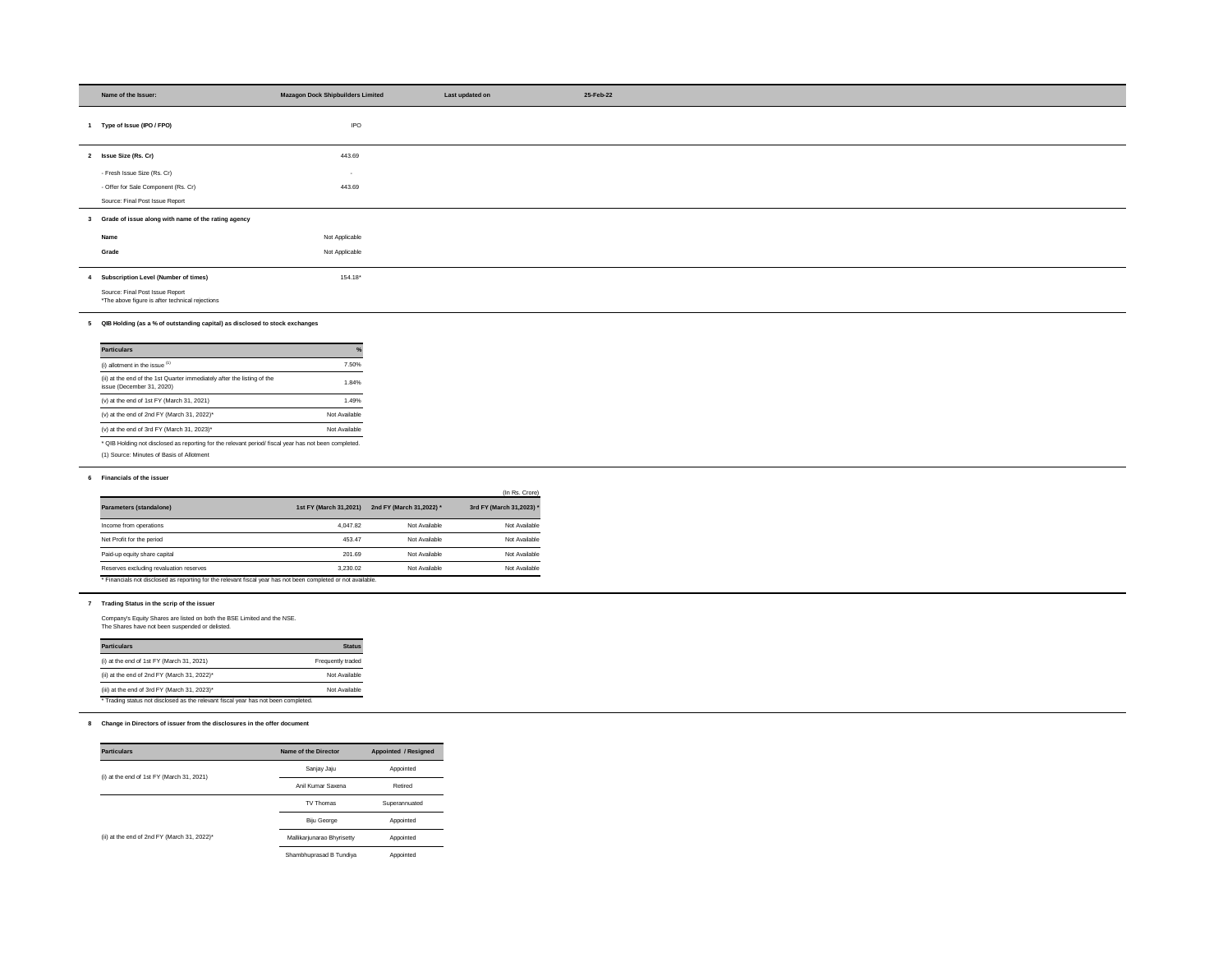### **12 Pricing Data**

| Issue Price (Rs.):         | 145        |
|----------------------------|------------|
| Designated Stock Exchange: | <b>BSE</b> |
| Listing Date:              | 12-Oct-20  |

|                                                                                                                         | Jagjeet Kaur Neeru Singh | Appointed                                                                                                                                                              |
|-------------------------------------------------------------------------------------------------------------------------|--------------------------|------------------------------------------------------------------------------------------------------------------------------------------------------------------------|
| (iii) at the end of 3rd FY (March 31, 2023) $#$                                                                         | Not Available            | Not Available                                                                                                                                                          |
| Source: Stock Exchange Filings<br>*Updated till Feb 25, 2022                                                            |                          |                                                                                                                                                                        |
|                                                                                                                         |                          |                                                                                                                                                                        |
| (i) as disclosed in the offer document                                                                                  | Not applicable           |                                                                                                                                                                        |
| (ii) Actual implementation                                                                                              | Not applicable           |                                                                                                                                                                        |
| (iii) Reasons for delay in implementation, if any                                                                       | Not applicable           |                                                                                                                                                                        |
|                                                                                                                         |                          |                                                                                                                                                                        |
| Status of utilization of issue proceeds                                                                                 |                          |                                                                                                                                                                        |
| (i) as disclosed in the offer document                                                                                  | Not applicable           |                                                                                                                                                                        |
| (ii) Actual utilization                                                                                                 | Not applicable           |                                                                                                                                                                        |
| (iii) Reasons for deviation, if any                                                                                     | Not applicable           |                                                                                                                                                                        |
|                                                                                                                         |                          |                                                                                                                                                                        |
| Comments of monitoring agency, if applicable                                                                            |                          |                                                                                                                                                                        |
| (a) Comments on use of funds                                                                                            |                          |                                                                                                                                                                        |
| (b) Comments on deviation, if any, in the use of proceeds of the<br>issue from the objects stated in the offer document | Not applicable           |                                                                                                                                                                        |
| (c) Any other reservations expressed by the monitoring agency<br>about the end use of funds                             |                          |                                                                                                                                                                        |
|                                                                                                                         |                          |                                                                                                                                                                        |
|                                                                                                                         |                          | # Changes in Directors not disclosed as the relevant fiscal year has not been completed.<br>Status of implementation of project/ commencement of commercial production |

Note:

(1) 30th calendar day shall be taken as listing date plus 29 calendar days.

(2) 90th calendar day shall be taken as listing date plus 89 calendar days.

(3) High and Low based on intra day prices.

(4) Pricing data not disclosed as the relevant fiscal year has not completed.

(5) No sectoral index available

(6) Given that the Company was listed on October 12, 2020, the data is presented for the period beginning on October 12, 2020

## **13 Basis for Issue Price**

| <b>Price parameters</b>                   | At close of 30th calendar<br>At close of<br>day from listing day |                               | At close of 90th calendar day<br>from listing day | As at the end of 1st FY after the listing of the issue<br>(March 31, 2021) <sup>(3)</sup> |                 | As at the end of 2nd FY after the listing of the issue<br>(March 31, 2022) <sup>(3)(4)</sup> |                      |                 | As at the end of 3rd FY after the listing of the issue<br>(March 31, 2023) <sup>(3)(4)</sup> |                      |                 |                        |
|-------------------------------------------|------------------------------------------------------------------|-------------------------------|---------------------------------------------------|-------------------------------------------------------------------------------------------|-----------------|----------------------------------------------------------------------------------------------|----------------------|-----------------|----------------------------------------------------------------------------------------------|----------------------|-----------------|------------------------|
| listing day<br>(Oct 12, 2020)             |                                                                  | (Nov 10, 2020) <sup>(1)</sup> | (Jan 9, 2021) <sup>(2)</sup>                      | <b>Closing price</b>                                                                      | (during the FY) | Low<br>(during the FY)                                                                       | <b>Closing price</b> | (during the FY) | Low<br>(during the FY)                                                                       | <b>Closing price</b> | (during the FY) | Low<br>(during the FY) |
| Market Price on Designated Stock Exchange | 173.00                                                           | 172.45                        | 221.75                                            | 212.60                                                                                    | 242.40          | 164.00                                                                                       | Not Available        | Not Available   | Not Available                                                                                | Not Available        | Not Available   | Not Available          |
| <b>SENSEX</b>                             | 40,593.80                                                        | 43,277.65                     | 48.782.51                                         | 49,509.15                                                                                 | 52,516.76       | 39.241.87                                                                                    | Not Available        | Not Available   | Not Available                                                                                | Not Available        | Not Available   | Not Available          |
| Sectoral Index <sup>(5)</sup>             | Not Available                                                    | Not Available                 | Not Available                                     | Not Available                                                                             | Not Available   | Not Available                                                                                | Not Available        | Not Available   | Not Available                                                                                | Not Available        | Not Available   | Not Available          |

| <b>Accounting ratio</b> |                                                         | As disclosed in offer<br>document <sup>(1)</sup> | At the end of 1st FY (March 31,<br>2021) | At the end of 2nd FY<br>(March 31, 2022) <sup>(2)</sup> | At the end of 3rd FY<br>(March 31, 2023) <sup>(2)</sup> |
|-------------------------|---------------------------------------------------------|--------------------------------------------------|------------------------------------------|---------------------------------------------------------|---------------------------------------------------------|
|                         | Issuer:                                                 |                                                  |                                          |                                                         |                                                         |
|                         | Basic                                                   | 21.36                                            | 25.48                                    | Not Available                                           | Not Available                                           |
|                         | Peer Group:                                             |                                                  |                                          |                                                         |                                                         |
| EPS (basic)             | Cochin Shipyard Limited                                 | 48.05                                            | 46.27                                    | Not Available                                           | Not Available                                           |
|                         | Reliance Naval and<br><b>Engineering Limited</b>        | $-23.87$                                         | Not Available                            | Not Available                                           | Not Available                                           |
|                         | Garden Reach Shipbuilders &<br><b>Engineers Limited</b> | 14.27                                            | 13.40                                    | Not Available                                           | Not Available                                           |
|                         | <b>Industry Avg:</b>                                    | <b>N.A.</b>                                      | <b>N.A.</b>                              | <b>N.A.</b>                                             | <b>N.A.</b>                                             |
|                         | Issuer:                                                 |                                                  |                                          |                                                         |                                                         |
|                         | Basic                                                   | 6.79                                             | 8.34                                     | Not Available                                           | Not Available                                           |
|                         | Peer Group:                                             |                                                  |                                          |                                                         |                                                         |
| P/E                     | Cochin Shipyard Limited                                 | 7.60                                             | 8.11                                     | Not Available                                           | Not Available                                           |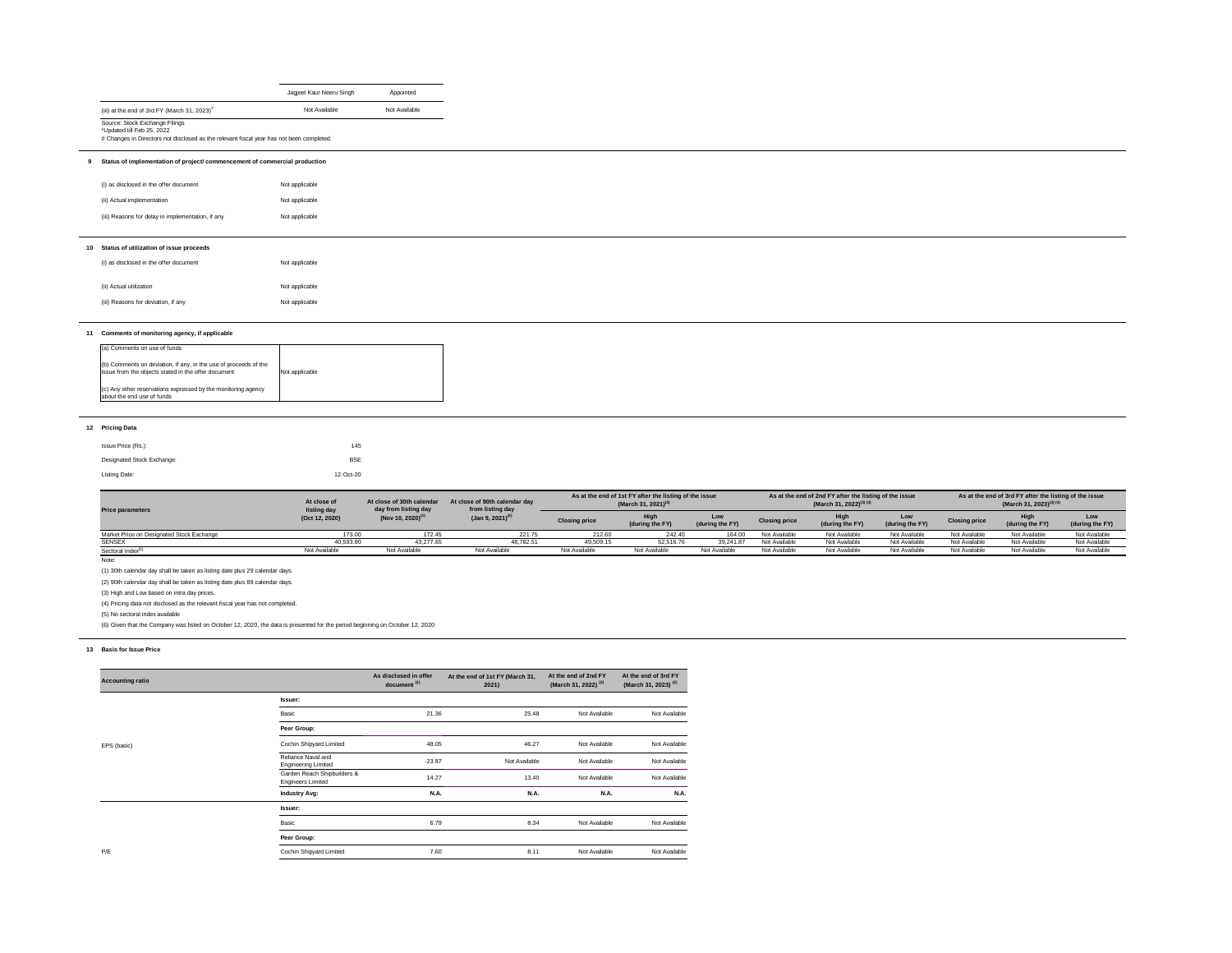(iii) RoNW - Computed as net profit after tax divided by closing net worth. Net worth has been computed as sum of share capital and reserves (iv) NAV per share - Closing net worth divided by the equity shares outstanding

### **14 Any other material information**

(ii) P/E - Closing Market Price as of relevant fiscal year end or period / EPS

| <b>Engineering Limited</b><br>Garden Reach Shipbuilders &<br><b>Engineers Limited</b> | 90.81                                                                            | 99.27         | Not Available | Not Available |
|---------------------------------------------------------------------------------------|----------------------------------------------------------------------------------|---------------|---------------|---------------|
|                                                                                       |                                                                                  |               |               |               |
| Reliance Naval and                                                                    |                                                                                  | Not Available | Not Available | Not Available |
| Cochin Shipyard Limited                                                               | 283.02                                                                           | 306.63        | Not Available | Not Available |
| Peer Group:                                                                           |                                                                                  |               |               |               |
| Issuer:                                                                               | 152.17                                                                           | 170.15        | Not Available | Not Available |
| <b>Industry Avg:</b>                                                                  | <b>N.A.</b>                                                                      | N.A.          | N.A.          | <b>N.A.</b>   |
| <b>Engineers Limited</b>                                                              | 7.01                                                                             | 13.50         | Not Available | Not Available |
| <b>Engineering Limited</b>                                                            | Not Applicable                                                                   | Not Available | Not Available | Not Available |
| Cochin Shipyard Limited                                                               | 16.98                                                                            | 15.09         | Not Available | Not Available |
| Peer Group:                                                                           |                                                                                  |               |               |               |
| Issuer:                                                                               | 15.54                                                                            | 14.97         | Not Available | Not Available |
| <b>Industry Avg:</b>                                                                  | 11.25                                                                            | 10.96         | Not Available | Not Available |
| <b>Engineers Limited</b>                                                              | 14.91                                                                            | 13.81         | Not Available | Not Available |
| Reliance Naval and<br><b>Engineering Limited</b>                                      | Not Applicable                                                                   | Not Available | Not Available | Not Available |
|                                                                                       | Garden Reach Shipbuilders &<br>Reliance Naval and<br>Garden Reach Shipbuilders & |               | $-165.10$     |               |

**Notes:** (1) Sourced from Prospectus dated October 5, 2020

| Date of disclosure to Designated Stock Exchange | <b>Announcement</b>                                                                                                                                                                                                                                                                                                                                                                                                                                                                                                                                                                                                                                                                    |
|-------------------------------------------------|----------------------------------------------------------------------------------------------------------------------------------------------------------------------------------------------------------------------------------------------------------------------------------------------------------------------------------------------------------------------------------------------------------------------------------------------------------------------------------------------------------------------------------------------------------------------------------------------------------------------------------------------------------------------------------------|
| 03-11-2020                                      | Mazagon Dock Shipbuilders Ltd has informed that the meeting of the Board of Directors of the Company is scheduled on 12/11/2020 , inter alia, to consider<br>and approve Unaudited Financial Results (Standalone and Consolidated) of the Company for the quarter ended 30th September. 2020.                                                                                                                                                                                                                                                                                                                                                                                          |
| 04-11-2020                                      | Publication of prior intimation of Board Meeting to consider the Unaudited Financial Results (Standalone and Consolidated) of the Company for the Quarter<br>ended on 30 September 2020 of Mazagon Dock Shipbuilders Limited has been published on 04 November 2020 in the Business Standard having<br>circulation in whole of India and Mumbai Chauffer circulating in Mumbai                                                                                                                                                                                                                                                                                                         |
|                                                 | Board of Directors of Mazagon Dock Shipbuilders Limited at their meeting held today i.e. 12 November 2020, inter-alia:                                                                                                                                                                                                                                                                                                                                                                                                                                                                                                                                                                 |
| 12-11-2020                                      | i) approved the Unaudited Financial Results (Standalone & Consolidated) for the quarter and half year ended on September 30, 2020.<br>ii) approved the appointment of M/s Alankit Assignments Limited (SEBI registration No. INR000002532) as the Registrar & Transfer Agents (R & TA) of the<br>Company w.e.f. 08 October 2020 and adopted the Agreement with the R & TA.                                                                                                                                                                                                                                                                                                             |
| 12-11-2020                                      | Launching ceremony of fifth Scorpene submarine of Project-75 was conducted on 12 November 2020 at Mazagon Dock (MDL) by Smt. Vijaya Shripad<br>Naik. Hon'ble Raksha Rajya Mantri, Shri Shripad Naik was the Chief Guest on the occasion                                                                                                                                                                                                                                                                                                                                                                                                                                                |
| 17-11-2020                                      | Publication of unaudited financial results for the quarter and half year ended 30 September 2020 in newspapers.                                                                                                                                                                                                                                                                                                                                                                                                                                                                                                                                                                        |
| 25-11-2020                                      | Disclosure under Regulation 30 of the SEBI(LODR) Regulation 2015- Regarding change in Director.                                                                                                                                                                                                                                                                                                                                                                                                                                                                                                                                                                                        |
| 10-12-2020                                      | Submission Of Related Party Transaction Statements Under Regulation 23(9) Of The Securities And Exchange Board Of India (Listing Obligations And<br>Disclosure Requirements) Regulations, 2015 ('SEBI LODR')                                                                                                                                                                                                                                                                                                                                                                                                                                                                           |
| 17-12-2020                                      | The Exchange has sought clarification from Mazagon Dock Shipbuilders Ltd on December 17, 2020, with reference to Movement in Volume.                                                                                                                                                                                                                                                                                                                                                                                                                                                                                                                                                   |
| 17-12-2020                                      | Basin Trials (BT) of the first Ship of Project 15B at MDL.                                                                                                                                                                                                                                                                                                                                                                                                                                                                                                                                                                                                                             |
| 17-12-2020                                      | With reference to Movement in Volume, Mazagon Dock Shipbuilders Ltd has submitted to BSE                                                                                                                                                                                                                                                                                                                                                                                                                                                                                                                                                                                               |
| 29-12-2020                                      | Pursuant to the internal Code of Conduct for Regulating, Monitoring and Reporting of Trades of Mazagon Dock Shipbuilders Limited ("Company") read with<br>applicable provisions of the SEBI (Prohibition of Insider Trading) Regulations, 2015 as amended, the Trading Window for dealing in securities of the<br>Company by Designated Persons and their immediate relatives, shall remain closed with effect from Friday, January 1, 2021 till the end of 48 hours after<br>the declaration of the Financial Results of the Company for the Third Quarter ending on December 31, 2020.                                                                                               |
| 07-01-2021                                      | Statement of investor compalints submitted                                                                                                                                                                                                                                                                                                                                                                                                                                                                                                                                                                                                                                             |
| 01-02-2021                                      | Mazagon Dock Shipbuilders Ltdhas informed BSE that the meeting of the Board of Directors of the Company is scheduled on 12/02/2021 ,inter alia, to<br>consider and approve<br>Pursuant to Regulation 29 read with Regulation 47 of the SEBI (Listing Obligations and Disclosure Requirements) Regulations, 2015, this is to inform, that<br>a meeting of the Board of Directors of Mazagon Dock Shipbuilders Limited is scheduled on Friday, February, 12 2021, inter alia, to consider and approve<br>Unaudited Financial Results (Standalone & Consolidated) for the quarter ended December 31, 2020 and declaration of Interim Dividend, if any, for the<br>Financial Year 2020-21. |
| 02-02-2021                                      | Mazagon Dock Shipbuilders Ltd has informed BSE that the Company has fixed February 23, 2021 as the Record Date for the purpose of Payment of<br>Interim Dividend, if any.                                                                                                                                                                                                                                                                                                                                                                                                                                                                                                              |
| 02-02-2021                                      | Prior Intimation of Board Meeting on 12 February, 2021, to consider the Unaudited Financial Results (Standalone and Consolidated) of the Company for<br>the Quarter ended on 31 December 2020 and consideration of declaration of interim dividend, if any, of Mazagon Dock Shipbuilders Limited has been<br>published on 02 February 2021 in the Business Standard having circulation in whole of India and Mumbai Chauffer circulating in Mumbai.                                                                                                                                                                                                                                    |
| 02-02-2021                                      | In pursuance of Section 91 of the Companies Act, 2013 read with Rule 10 of the Companies (Management and Administrative) Rules, 2014, it is informed<br>that Tuesday 23, February 2021, will be the Record Date for reckoning eligibility of shareholders for the purpose of payment of Interim Dividend for the<br>Financial Year 2020-21, if any, declared by the Board of Directors in its Meeting scheduled to be held on 12 February 2021                                                                                                                                                                                                                                         |
| 04-02-2021                                      | This is to inform that, RAdm. Anil Kumar Saxena IN (Retd), Director, Shipbuilding has superannuated on 31 January 2021, therefore ceases to be a<br>Director on the Board of the Company pursuant to letter No. HR(E)/100476/2021 dated 02 February, 2021, acknowledged copy of which received on 03<br>February, 2021.                                                                                                                                                                                                                                                                                                                                                                |
| 05-02-2021                                      | This is to inform that, MDL has participated in the AERO India-2021, Bangalore and entered into 4 numbers non-binding MOUs which are confidential in<br>nature.                                                                                                                                                                                                                                                                                                                                                                                                                                                                                                                        |
| 12-02-2021                                      | Submission Of Unaudited Financial Results For The Quarter Ended On 31 December 2020 And Declaration Of Interim Dividend For FY 2020-21                                                                                                                                                                                                                                                                                                                                                                                                                                                                                                                                                 |
| 15-02-2021                                      | With reference to above, please note that the unaudited Financial Results (Standalone and Consolidated) for the Quarter ended on 31 December 2020 of<br>Mazagon Dock Shipbuilders Limited has been published on 13 February 2021 in the Business Standard having circulation in whole of India and on 14<br>February 2021 in Mumbai Chauffer circulating in Mumbai.                                                                                                                                                                                                                                                                                                                    |

# $\overline{\phantom{a}}$

(2) Information not provided as reporting for the relevant fiscal year has not been completed or not available.

Key ratios for the Company for the three fiscal years stated above shall be calculated as follows:

(i) Basic EPS refers to the Basic EPS sourced from the annual reports of the respective company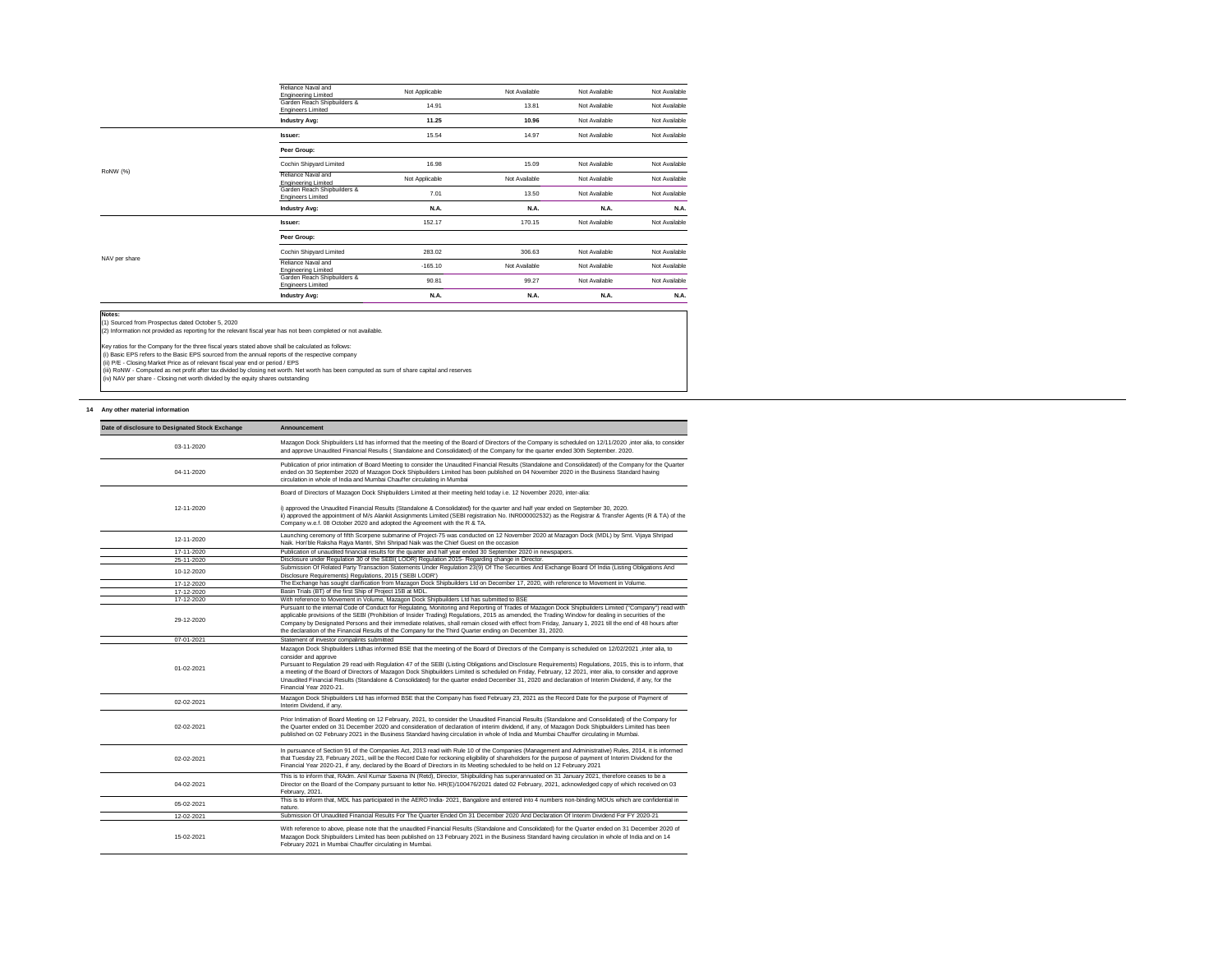| 15-02-2021               | Mazagon Dock Shipbuilders Limited ('MDL') delivered the third Scorpene Submarine of Project P-75 today to the Indian Navy, subsequently to be<br>commissioned into India Navy as INS Karanj. The Acceptance Document was signed by VAdm Narayan Prasad, AVSM, NM, IN (Retd) Chairman &<br>Managing Director, MDL and RAdm B Sivakumar, VSM, Chief of Staff Officer (Tech), Western Naval Command in presence of MDL Directors and Navy<br>personnel at MDL.                                                                                                                                                                                                                                                                                                                                                                                                                                                                                                                                                                                                                                                                                                                     |  |  |  |  |
|--------------------------|---------------------------------------------------------------------------------------------------------------------------------------------------------------------------------------------------------------------------------------------------------------------------------------------------------------------------------------------------------------------------------------------------------------------------------------------------------------------------------------------------------------------------------------------------------------------------------------------------------------------------------------------------------------------------------------------------------------------------------------------------------------------------------------------------------------------------------------------------------------------------------------------------------------------------------------------------------------------------------------------------------------------------------------------------------------------------------------------------------------------------------------------------------------------------------|--|--|--|--|
|                          | We are enclosing herewith a copy of the press releases being issued by the company title<br>'Third Scorpene Class Submarine Karanj delivered'                                                                                                                                                                                                                                                                                                                                                                                                                                                                                                                                                                                                                                                                                                                                                                                                                                                                                                                                                                                                                                   |  |  |  |  |
| 23-02-2021               | This is to inform that, Mazagon Dock Shipbuilders Limited ('MDL') has executed a Memorandum of Understanding with Mumbai Port Trust (MbPt) to<br>further the economic growth of the region and the country under the Maritime India Summit 2021.                                                                                                                                                                                                                                                                                                                                                                                                                                                                                                                                                                                                                                                                                                                                                                                                                                                                                                                                |  |  |  |  |
| 03-03-2021               | This is to inform that the commissioning of the 3rd Scorpene Submarine Karanj is scheduled on 10 March 2021 and the sea trials of first ship<br>Visakhapatnam of Project P-15B, which is due for delivery later this year, have commenced.                                                                                                                                                                                                                                                                                                                                                                                                                                                                                                                                                                                                                                                                                                                                                                                                                                                                                                                                      |  |  |  |  |
|                          | Intimation under Regulation 30 of SEBI (Listing Obligations and Disclosures Requirements) Regulations, 2015 - Press Release.                                                                                                                                                                                                                                                                                                                                                                                                                                                                                                                                                                                                                                                                                                                                                                                                                                                                                                                                                                                                                                                    |  |  |  |  |
| 05-03-2021               | Dear Sir,<br>1. We are enclosing herewith a copy of the press release being issued by the company titled 'Covid Care'.                                                                                                                                                                                                                                                                                                                                                                                                                                                                                                                                                                                                                                                                                                                                                                                                                                                                                                                                                                                                                                                          |  |  |  |  |
|                          | 2. The above information is submitted in terms of Regulation 30 of SEBI (Listing Obligations and Disclosures Requirements) Regulations, 2015.                                                                                                                                                                                                                                                                                                                                                                                                                                                                                                                                                                                                                                                                                                                                                                                                                                                                                                                                                                                                                                   |  |  |  |  |
|                          | Intimation under Regulation 30 of SEBI (Listing Obligations and Disclosures Requirements) Regulations, 2015 - Press Release.<br>Dear Sir.                                                                                                                                                                                                                                                                                                                                                                                                                                                                                                                                                                                                                                                                                                                                                                                                                                                                                                                                                                                                                                       |  |  |  |  |
| 09-03-2021               | 1. We are enclosing herewith a copy of the press advertisement being issued by the company on the occasion of commissioning of INS Karanj by the<br>Indian Navy.                                                                                                                                                                                                                                                                                                                                                                                                                                                                                                                                                                                                                                                                                                                                                                                                                                                                                                                                                                                                                |  |  |  |  |
|                          | 2. The above information is submitted in terms of Regulation 30 of SEBI (Listing Obligations and Disclosures Requirements) Regulations, 2015                                                                                                                                                                                                                                                                                                                                                                                                                                                                                                                                                                                                                                                                                                                                                                                                                                                                                                                                                                                                                                    |  |  |  |  |
| 16-03-2021               | In terms of Regulation 30 of SEBI (Listing Obligations and Disclosure Requirements) Regulations, 2015 ('SEBI LODR'), we inform that the Management<br>team of the Company shall be participating in the 3rd Edition of Yes Securities flagship Defence Conference- 'Opportunities Galore for Defence' organized<br>by the Institutional Equities Team of Yes Securities on Wednesday the 17 February 2021 at 1600 hours.                                                                                                                                                                                                                                                                                                                                                                                                                                                                                                                                                                                                                                                                                                                                                        |  |  |  |  |
| 16-03-2021               | In terms of Regulation 30 of SEBI (Listing Obligations and Disclosure Reguirements) Regulations, 2015 ('SEBI LODR'), we inform that the Management<br>team of the Company shall be participating in the 3rd Edition of Yes Securities flagship Defence Conference- 'Opportunities Galore for Defence' organized<br>by the Institutional Equities Team of Yes Securities on Wednesday the 17 March 2021 at 1600 hours.                                                                                                                                                                                                                                                                                                                                                                                                                                                                                                                                                                                                                                                                                                                                                           |  |  |  |  |
| 26-03-2021               | Please be informed that, pursuant to the internal Code of Conduct for Regulating, Monitoring and Reporting of Trades of Mazagon Dock Shipbuilders<br>Limited ("Company") read with applicable provisions of the SEBI (Prohibition of Insider Trading) Regulations, 2015 as amended, the Trading Window for<br>dealing in securities of the Company by Designated Persons and their immediate relatives, shall remain closed with effect from Thursday, April 1, 2021 till<br>the end of 48 hours after the declaration of the Financial Results of the Company for the Quarter and Financial Year ending on March 31, 2021.<br>The date of Board meeting of the Company will be intimated in due course.                                                                                                                                                                                                                                                                                                                                                                                                                                                                        |  |  |  |  |
| 26-03-2021               | Dear Sir,<br>1. We are enclosing herewith a copy of the press interview to be published in the Free Press Journal.                                                                                                                                                                                                                                                                                                                                                                                                                                                                                                                                                                                                                                                                                                                                                                                                                                                                                                                                                                                                                                                              |  |  |  |  |
|                          | 2. The above information is submitted in terms of Regulation 30 of SEBI (Listing Obligations and Disclosures Requirements) Regulations, 2015.                                                                                                                                                                                                                                                                                                                                                                                                                                                                                                                                                                                                                                                                                                                                                                                                                                                                                                                                                                                                                                   |  |  |  |  |
| 07-04-2021               | Statement of investor compalints submitted                                                                                                                                                                                                                                                                                                                                                                                                                                                                                                                                                                                                                                                                                                                                                                                                                                                                                                                                                                                                                                                                                                                                      |  |  |  |  |
| 12-04-2021               | Certificate under regulation 40(9) of the SEBI (LODR) Regulation, 2015( issued by a Practicing Company Secretary for the half year ended on 31 March<br>2021) submitted                                                                                                                                                                                                                                                                                                                                                                                                                                                                                                                                                                                                                                                                                                                                                                                                                                                                                                                                                                                                         |  |  |  |  |
| 12-04-2021<br>20-04-2021 | Certificate under regulation 7(3) of the SEBI (LODR) Regulations, 2015 for the half year ended on 31 March 2021 submitted<br>Initial Disclosure to be made by an entity identified as a Large Corporate submitted                                                                                                                                                                                                                                                                                                                                                                                                                                                                                                                                                                                                                                                                                                                                                                                                                                                                                                                                                               |  |  |  |  |
| 02-06-2021               | Mazagon Dock Shipbuilders Ltdhas informed BSE that the meeting of the Board of Directors of the Company is scheduled on 10/06/2021, inter alia, to<br>consider and approve Pursuant to Regulation 29 read with Regulation 47 of the SEBI (Listing Obligations and Disclosure Requirements) Regulations,<br>2015, this is to inform, that a meeting of the Board of Directors of Mazagon Dock Shipbuilders Limited is scheduled to be held on Thursday, June 10, 2021,<br>inter alia, to consider and approve Audited Financial Results (Standalone & Consolidated) for the quarter and financial year ended on March 31, 2021 and<br>recommend Final Dividend, if any, for the Financial Year 2020-21.<br>Further, as per Company's Code of Conduct for Regulating, Monitoring and Reporting of Trading by Designated Persons and their immediate relatives, the<br>trading window is closed from April 1, 2021 to June 12, 2021 for dealing in MDL Equity Shares.<br>The said notice is available on the website of the Company, www.mazagondock.in as also on the website of BSE Limited, www.bseindia.com and National<br>Stock Exchange of India Limited, www.nseindia.com. |  |  |  |  |
| 04-06-2021               | Prior Intimation of Board Meeting to consider the Audited Financial Results (Standalone and<br>Consolidated) of the Company for the Quarter and Year ended on 31 March 2021 in Newspapers.<br>With reference to above, please note that the Prior Intimation of Board Meeting to consider the Audited Financial Results (Standalone and Consolidated) of                                                                                                                                                                                                                                                                                                                                                                                                                                                                                                                                                                                                                                                                                                                                                                                                                        |  |  |  |  |
|                          | the Company for the Quarter and Year ended on 31 March 2021 of Mazagon Dock Shipbuilders Limited has been published on 03 June 2021 and 04 June<br>2021 in the Business Standard having circulation in whole of India and Mumbai Chauffer circulating in Mumbai respectively.                                                                                                                                                                                                                                                                                                                                                                                                                                                                                                                                                                                                                                                                                                                                                                                                                                                                                                   |  |  |  |  |
| 09-06-2021               | In terms of Regulation 30 of SEBI (Listing Obligations and Disclosure Requirements) Regulations, 2015 ('SEBI LODR'), we inform that the Management<br>team of the Company shall be participating in the Earnings Call organized by DAM Capital Advisors Limited on Friday the 11 June 2021 at 1530 hours.<br>2. All those who are interested to participate in the Call, may register themselves by clicking the link given in the attached invitation.                                                                                                                                                                                                                                                                                                                                                                                                                                                                                                                                                                                                                                                                                                                         |  |  |  |  |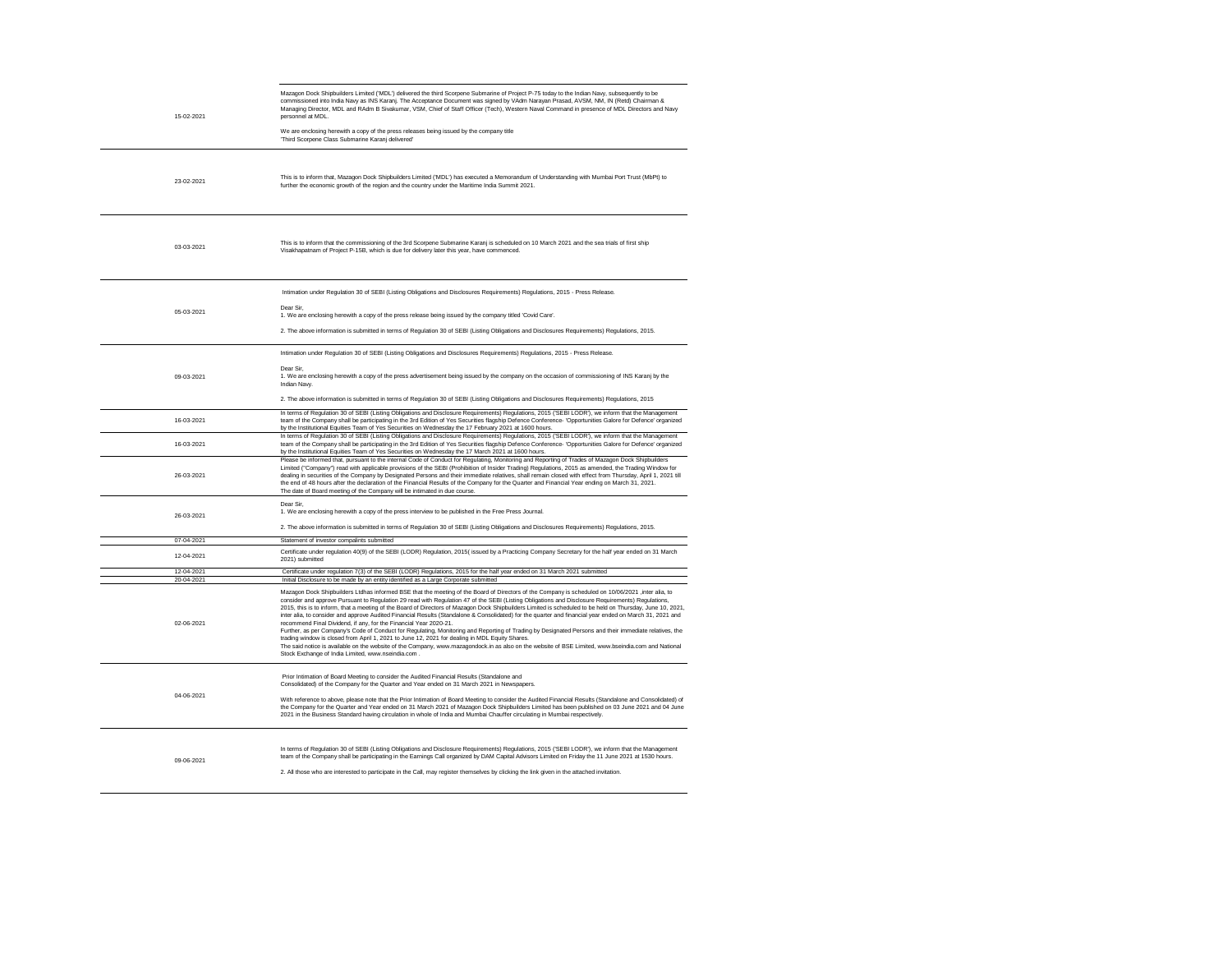|            | Further to our letter dated 02 June 2021 and pursuant to Regulation 30 of the SEBI (Listing Obligations and Disclosure Requirements) Regulations, 2015<br>(SEBI LODR), we inform that the Board of Directors of Mazagon Dock Shipbuilders Limited at their meeting held today at Mumbai i.e. 10 June 2021, inter-<br>alia approved:                                                                                                                                                                                                                                                                                                                                                                                                                                                                                                                                                                                                                                                                                                                                                                                                                                     |
|------------|-------------------------------------------------------------------------------------------------------------------------------------------------------------------------------------------------------------------------------------------------------------------------------------------------------------------------------------------------------------------------------------------------------------------------------------------------------------------------------------------------------------------------------------------------------------------------------------------------------------------------------------------------------------------------------------------------------------------------------------------------------------------------------------------------------------------------------------------------------------------------------------------------------------------------------------------------------------------------------------------------------------------------------------------------------------------------------------------------------------------------------------------------------------------------|
|            | 1) The Audited Financial Results of the Company for the Financial Year 2020-21:                                                                                                                                                                                                                                                                                                                                                                                                                                                                                                                                                                                                                                                                                                                                                                                                                                                                                                                                                                                                                                                                                         |
| 10-06-2021 | Pursuant to Regulation 33 of the SEBI LODR, the following are enclosed herewith:                                                                                                                                                                                                                                                                                                                                                                                                                                                                                                                                                                                                                                                                                                                                                                                                                                                                                                                                                                                                                                                                                        |
|            | a) Statement showing the Audited Financial Results (Standalone and Consolidated) for the Financial Year ended 31 March 2021.                                                                                                                                                                                                                                                                                                                                                                                                                                                                                                                                                                                                                                                                                                                                                                                                                                                                                                                                                                                                                                            |
|            | b) Auditors' Report on the Audited Financial Results with unmodified opinion- Standalone and Consolidated.                                                                                                                                                                                                                                                                                                                                                                                                                                                                                                                                                                                                                                                                                                                                                                                                                                                                                                                                                                                                                                                              |
|            | 2) Recommendation of Final Dividend for the Financial Year 2020-21                                                                                                                                                                                                                                                                                                                                                                                                                                                                                                                                                                                                                                                                                                                                                                                                                                                                                                                                                                                                                                                                                                      |
| 10-06-2021 | Mazagon Dock Shipbuilders Ltd has informed BSE that the Board of Directors of the Company at its meeting held on June 10, 2021, inter alia, has<br>recommended final dividend of Rs. 1.83 per equity share in addition to the interim dividend of Rs. 5.41 per equity shares paid eariler for FY 2020-21,<br>subject to approval of the shareholders at the ensuing Annual General Meeting (AGM) of the Company. The final dividend would be paid within 30 days<br>from the date of its declaration at the 88th AGM of the Company.                                                                                                                                                                                                                                                                                                                                                                                                                                                                                                                                                                                                                                    |
| 11-06-2021 | Publication of Audited Financial results for the quarter and year ended 31032021in newspapers                                                                                                                                                                                                                                                                                                                                                                                                                                                                                                                                                                                                                                                                                                                                                                                                                                                                                                                                                                                                                                                                           |
| 15-06-2021 | In terms of Regulation 23(9) of SEBI LODR, we are enclosing herewith the Related Party Transactions on consolidated basis, in the format as specified in<br>the applicable accounting standards for the period ended March 31, 2021.                                                                                                                                                                                                                                                                                                                                                                                                                                                                                                                                                                                                                                                                                                                                                                                                                                                                                                                                    |
| 24-06-2021 | Please find enclosed herewith the Secretarial Compliance Report under regulation 24A of the SEBI (LODR) Regulations, 2015 (issued by a Practicing<br>Company Secretary for the year ended on 31 March 2021)                                                                                                                                                                                                                                                                                                                                                                                                                                                                                                                                                                                                                                                                                                                                                                                                                                                                                                                                                             |
| 29-06-2021 | Please be informed that, pursuant to the internal Code of Conduct for Regulating, Monitoring and Reporting of Trades of Mazagon Dock Shipbuilders<br>Limited ("Company") read with applicable provisions of the SEBI (Prohibition of Insider Trading) Regulations, 2015 as amended, the Trading Window for<br>dealing in securities of the Company by Designated Persons and their immediate relatives, shall remain closed with effect from Thursday, July 1, 2021 till<br>the end of 48 hours after the declaration of the Financial Results of the Company for the Quarter ending on June 30, 2021.                                                                                                                                                                                                                                                                                                                                                                                                                                                                                                                                                                  |
| 01-07-2021 | This is to inform that, Cmde. T. V. Thomas, IN (Retd), Director (Corporate Planning & Personnel) has superannuated on 30 June 2021, therefore ceases to<br>be a Director on the Board of the Company pursuant to letter No. HR(E)/100130/2021/378 dated 30 June, 2021 (copy enclosed).                                                                                                                                                                                                                                                                                                                                                                                                                                                                                                                                                                                                                                                                                                                                                                                                                                                                                  |
| 07-07-2021 | Statement Of Investor Complaints For The Quarter Ended June 2021 submitted                                                                                                                                                                                                                                                                                                                                                                                                                                                                                                                                                                                                                                                                                                                                                                                                                                                                                                                                                                                                                                                                                              |
| 03-08-2021 | Mazagon Dock Shipbuilders Ltdhas informed BSE that the meeting of the Board of Directors of the Company is scheduled on 10/08/2021 , inter alia, to<br>consider and approve The Board of Directors at their Meeting held on 10 June 2021 considered and approved the Statement showing the Audited Financial<br>Results (Standalone and Consolidated) for the Financial Year ended 31 March 2021 and submitted the same to the stock exchange(s) on 10 June 2021.<br>Mazagon Dock Shipbuilders Limited being a Government Company, the approved Audited Financial Statements were submitted to the Comptroller &<br>Auditor General (C & AG) for their Supplementary Audit. Pursuant to the Supplementary Audit by the C & AG and in terms of Regulation 29 of the SEBI<br>(Listing Obligations and Disclosure Requirements) Regulations, 2015, this is to inform, that a meeting of the Board of Directors of Mazagon Dock<br>Shipbuilders Limited is scheduled on Tuesday, 10 August 2021, inter alia, to consider and approve the revision in Audited Financial Statements for<br>quarter/year ended on 31 March 2021 pursuant to Supplementary Audit by the C & AG. |
| 04-08-2021 | Mazagon Dock Shipbuilders Ltdhas informed BSE that the meeting of the Board of Directors of the Company is scheduled on 12/08/2021, inter alia, to<br>consider and approve 1) This is to inform, that a meeting of the Board of Directors of Mazagon Dock Shipbuilders Limited is scheduled on Thursday, 12<br>August 2021, inter alia, to consider and approve the Unaudited Financial Results (Standalone & Consolidated) for the quarter ended on 30 June 2021.<br>2) As per Company's Code of Internal Procedures and Conduct for Prohibition of Insider Trading by Designated Persons and their immediate relatives, the<br>trading window is closed from 1 July 2021 to 14 August 2021 for dealing in MDL Equity Shares.                                                                                                                                                                                                                                                                                                                                                                                                                                          |
| 10-08-2021 | Further to our letter dated 03 August 2021 and pursuant to Regulation 30 of the SEBI (Listing Obligations and Disclosure Requirements) Regulations,<br>2015 (SEBI LODR), we inform that the Board of Directors of Mazagon Dock Shipbuilders Limited at their meeting held today at Mumbai i.e. on 10 August<br>2021, inter-alia approved:<br>1) The Revised Audited Financial Results of the Company for the Financial Year 2020-21 pursuant to Supplementary Audit by the C & AG:<br>Further Pursuant to Regulation 33 of the SEBI LODR, the following are enclosed herewith:<br>a) Statements showing the revised Audited Financial Results (Standalone and Consolidated) for the Financial Year ended 31 March 2021.<br>b) Revised Auditors' Report on the Audited Financial Results with unmodified opinion-Standalone and Consolidated.<br>2) Confirmation of the Recommended Final Dividend for the Financial Year 2020-21 made by the Board on 10 June 2021                                                                                                                                                                                                      |
| 11-08-2021 | Publication of Audited Financial Results for the quarter and year ended 31 March 2021 (revised pursuant to Supplementary Audit by the C & AG) in<br>newspapers                                                                                                                                                                                                                                                                                                                                                                                                                                                                                                                                                                                                                                                                                                                                                                                                                                                                                                                                                                                                          |
| 12-08-2021 | 1. Further to our letter dated 03 August 2021 and pursuant to Regulation 30 of the SEBI (Listing Obligations and Disclosure Requirements) Regulations,<br>2015 (SEBI LODR), we inform that the Board of Directors of Mazagon Dock Shipbuilders Limited at their meeting held today at Mumbai i.e. on 12 August<br>2021, inter-alia approved the Unaudited Financial Results (Standalone & Consolidated) for the quarter ended on 30 June 2021.<br>2. Please find enclosed herewith a copy of the said Unaudited Financial Results (Standalone & Consolidated) along with the Limited Review Report of the<br>auditors.<br>3. The Board Meeting commenced at 11:00 hrs IST and concluded at 14:00 hrs IST                                                                                                                                                                                                                                                                                                                                                                                                                                                                |
| 13-08-2021 | With reference to above, please note that the Unaudited Financial Results (Standalone and Consolidated) for the Quarter ended on 30 June 2021 of<br>Mazagon Dock Shipbuilders Limited has been published on 13 August 2021 in the Business Standard having circulation in whole of India and in Mumbai<br>Chauffer circulating in Mumbai.<br>Enclosed herewith please find copy of the newspapers cuttings                                                                                                                                                                                                                                                                                                                                                                                                                                                                                                                                                                                                                                                                                                                                                              |
| 03-09-2021 | The Eighty Eighth (88th) Annual General Meeting (AGM) of the members of Mazagon Dock Shipbuilders Limited will be held, on Tuesday, September 28,<br>2021 at 11.00 A.M. (IST) through Video Conferencing (VC)/Other Audio Video Visual Means (OAVM).<br>Pursuant to Regulations 30 and 34 of the SEBI (Listing Obligations and Disclosure Requirements) Regulations, 2015, we are submitting herewith the<br>Annual Report of the Company along with the Notice of the AGM for the financial year 2020-21 which is being sent through electronic mode to the<br>Members of the Company.<br>The Annual Report containing the Notice is also available on the website of the Company at https://mazagondock.in                                                                                                                                                                                                                                                                                                                                                                                                                                                            |
| 07-09-2021 | With reference to above, please note that the NOTICE of the 88th Annual General Meeting (AGM) of the members of Mazagon Dock Shipbuilders Limited<br>to be held, on Tuesday, September 28, 2021 at 11.00 A.M. (IST) through Video Conferencing (VC)/Other Audio Video Visual Means (OAVM) has been<br>published on 06 Sep 2021 and 07 Sep 2021 in the Business Standard having circulation in whole of India and in VruttaManas circulating in Mumbai<br>respectively.<br>Enclosed herewith please find copy of the newspapers cuttings.                                                                                                                                                                                                                                                                                                                                                                                                                                                                                                                                                                                                                                |

 $\frac{1}{\sqrt{1-\frac{1}{2}}}\left( \frac{1}{\sqrt{1-\frac{1}{2}}}\right) ^{2}$ 

ays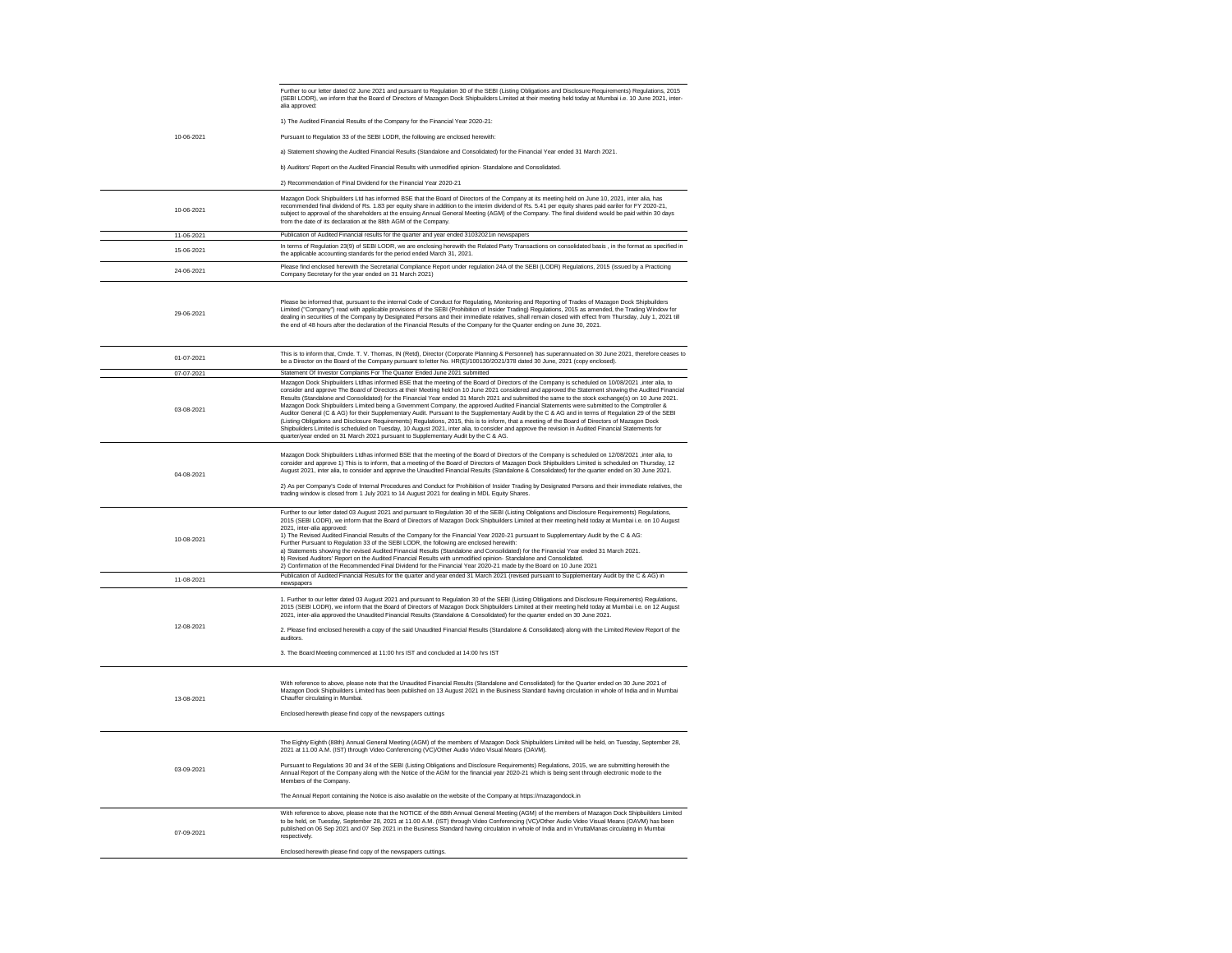| 07-09-2021 | Pursuant to Regulations 42 of the SEBI (Listing Obligations and Disclosure Requirements) Regulations, 2015, the Register of Members and the Transfer<br>of Shares of the Company will be closed for the purpose of the AGM and Dividend from 22 September 2021 to 28 September 2021 (both days inclusive)<br>and the Company has fixed Record Date i.e. Tuesday 21 September 2021 for determining the eligible shareholders entitled to receive the final dividend.                                                                                                                                                                                                                                          |
|------------|--------------------------------------------------------------------------------------------------------------------------------------------------------------------------------------------------------------------------------------------------------------------------------------------------------------------------------------------------------------------------------------------------------------------------------------------------------------------------------------------------------------------------------------------------------------------------------------------------------------------------------------------------------------------------------------------------------------|
| 07-09-2021 | Pursuant to Regulations 42 of the SEBI (Listing Obligations and Disclosure Requirements) Regulations, 2015, the Register of Members and the Transfer<br>of Shares of the Company will be closed for the purpose of the AGM and Dividend from 22 September 2021 to 28 September 2021 (both days inclusive)<br>and the Company has fixed Record Date i.e. Tuesday 21 September 2021 for determining the eligible shareholders entitled to receive the final dividend.                                                                                                                                                                                                                                          |
| 08-09-2021 | Mazagon Dock Shipbuilders Ltd has informed BSE that the Register of Members & Share Transfer Books of the Company will remain closed from<br>September 22, 2021 to September 28, 2021 (both days inclusive) for the purpose of Payment of Final Dividend & Annual General Meeting (AGM) of the<br>Company to be held on September 28, 2021.                                                                                                                                                                                                                                                                                                                                                                  |
| 28-09-2021 | 1. The 88th Annual General Meeting of the members of the company was held on Tuesday, 28th September, 2021 at 11:00 Hrs., through Video<br>Conference / Other Audio Visual Means (VC/OAVM), in accordance with MCA and SEBI Circulars, to transact the business as stated in the Notice dated<br>10th August, 2021 convening the AGM.<br>2. In this regard, please find enclosed the Summary of the proceedings of the AGM of the Company as required under Regulation 30 read with Part A of<br>Schedule - III of the Securities and Exchange Board of India (Listing Obligations Disclosure Requirements) Regulations 2015, at Annexure-I.                                                                 |
| 28-09-2021 | Pursuant to Regulations 30 of the SEBI (Listing Obligations and Disclosure Requirements) Regulations, 2015, we hereby informed that the Comptroller &<br>Auditor General of India vide its letter No. CA.V/COY/CENTRAL GOVERNMENT, MDL (1)/96 dated 18 Aug 2021 has re-appointed M/s. JCR & Co.,<br>Chartered Accountants, Mumbai as Statutory Auditor for the Company, u/s 139 (5) of the Companies Act, 2013 for the FY 2021-22 w.e.f the AGM dated<br>28.09.2021.                                                                                                                                                                                                                                         |
| 29-09-2021 | Please be informed that, pursuant to the internal Code of Conduct for Regulating, Monitoring and Reporting of Trades of Mazagon Dock Shipbuilders<br>Limited ("Company") read with applicable provisions of the SEBI (Prohibition of Insider Trading) Regulations, 2015 as amended, the Trading Window for<br>dealing in securities of the Company by Designated Persons and their immediate relatives, shall remain closed with effect from Friday, October 1, 2021 till<br>the end of 48 hours after the declaration of the Financial Results of the Company for the Quarter and Financial Year ending on September 30, 2021.<br>The date of Board meeting of the Company will be intimated in due course. |
| 29-09-2021 | 1. Voting results of the business transacted at the AGM of the Company as required under Regulation 44 of the SEBI (LODR) Regulations, 2015, is<br>enclosed as Annexure-A.<br>2. The Scrutinizer's Report dated 29th September, 2021, pursuant to Section 108 of the Companies Act, 2013 read with Rule 20 of the Companies                                                                                                                                                                                                                                                                                                                                                                                  |
| 29-09-2021 | (Management and Administration) Rules, 2014 is enclosed as Annexure B.<br>Mazagon Dock Shipbuilders Ltd has informed BSE regarding the details of Voting results of AGM, under Regulation 44(3) of SEBI (LODR) Regulations,<br>2015.                                                                                                                                                                                                                                                                                                                                                                                                                                                                         |
| 08-10-2021 | Statement Of Investor Complaints For The Quarter Ended September 2021 submitted                                                                                                                                                                                                                                                                                                                                                                                                                                                                                                                                                                                                                              |
| 12-10-2021 | Please find enclosed herewith the Certificate under regulation 74(5) of SEBI (Depositories & Participants) Regulations, 2018 for the quarter ended 30<br>September 2021 issued by M/s Alankit Assignments Limited, (Registrar and Transfer Agents) of the Company.                                                                                                                                                                                                                                                                                                                                                                                                                                           |
| 28-10-2021 | 1. This is to inform you that, Shri Biju George, General Manager, MDL has been appointed as the Director (Shipbuilding) on the Board of the Company with<br>effect from 27 October 2021 pursuant to orders conveyed by Ministry of Defence, Department of Defence Production vide their letter No.<br>4/1(1)/2019/MDL/D(NS) dated 27 October 2021.                                                                                                                                                                                                                                                                                                                                                           |
|            | 2. Disclosure of information pursuant to Regulation 30 of SEBI (Listing Obligations and Disclosure Requirements) Regulations, 2015 read with SEBI<br>Circular No. CIR/CFD/CMD/4/2015 dated 9th September, 2015 is placed as Annexure - 1.                                                                                                                                                                                                                                                                                                                                                                                                                                                                    |
| 29-10-2021 | This is to inform that Mazagon Dock Shipbuilders Limited (MDL) has delivered the First Ship of Project 15B Class Destroyer i.e. Yard 12704<br>(Visakhapatnam) to the Indian Navy on 28 Oct 2021.                                                                                                                                                                                                                                                                                                                                                                                                                                                                                                             |
| 01-11-2021 | Further to our letter dated 29th October, 2021 on the subject matter, please find attached the press release in this connection for your information.                                                                                                                                                                                                                                                                                                                                                                                                                                                                                                                                                        |
| 02-11-2021 | Mazagon Dock Shipbuilders Ltdhas informed BSE that the meeting of the Board of Directors of the Company is scheduled on 10/11/2021 ,inter alia, to<br>consider and approve 1) This is to inform, that a meeting of the Board of Directors of Mazagon Dock Shipbuilders Limited is scheduled on Wednesday, 10<br>November 2021, inter alia, to consider and approve the Unaudited Financial Results (Standalone & Consolidated) for the quarter and half year ended on 30<br>September 2021.                                                                                                                                                                                                                  |
|            | 2) As per Company's Code of Internal Procedures and Conduct for Prohibition of Insider Trading by Designated Persons and their immediate relatives, the<br>trading window is closed from 1 October 2021 to 12 November 2021 for dealing in MDL Equity Shares.                                                                                                                                                                                                                                                                                                                                                                                                                                                |
| 05-11-2021 | The Exchange has sought clarification from Mazagon Dock Shipbuilders Ltd on November 4, 2021, with reference to Movement in Volume.                                                                                                                                                                                                                                                                                                                                                                                                                                                                                                                                                                          |
|            | We are not aware of any reason for significant increase in the volume of the security of our Company.                                                                                                                                                                                                                                                                                                                                                                                                                                                                                                                                                                                                        |
| 08-11-2021 | We hereby confirm that the Company has not been withholding any information which may have a bearing on the operation/performance of the Company<br>which includes price sensitive information etc.                                                                                                                                                                                                                                                                                                                                                                                                                                                                                                          |
|            | The Company reiterates its adherence to the requirement laid down in Regulation 30 of the SEBI (Listing Obligations and Disclosure Requirement),<br>Regulations 2015 and will keep the Stock Exchanges duly informed of any information as required under the said Regulations as and when any such event<br>occurs.                                                                                                                                                                                                                                                                                                                                                                                         |
| 09-11-2021 | Mazagon Dock Shipbuilders Limited ('MDL') continues its saga of 'self-reliance' 'Aatma Nirbhar Bharat'and 'Make in India' Initiative of the Government of<br>India, with the delivery of the fourth Scorpene Submarine of Project P-75 on 09 Nov 2021 to the Indian Navy, subsequently to be commissioned into Indian<br>Navy as INS Vela. The Acceptance Document was signed by VAdm Narayan Prasad, AVSM, NM, IN (Retd), Chairman & Managing Director MDL and<br>RAdm KP Arvindan, VSM, Chief Staff Officer (Tech), Western Naval Command in the presence of MDL Directors and Navy personnel at MDL.                                                                                                      |

ller &

v for<br>)21 till

 $\overline{\phantom{0}}$ 

————<br>ny with

to<br>ay, 10<br>d on 30 the

event 

nt of<br>Indian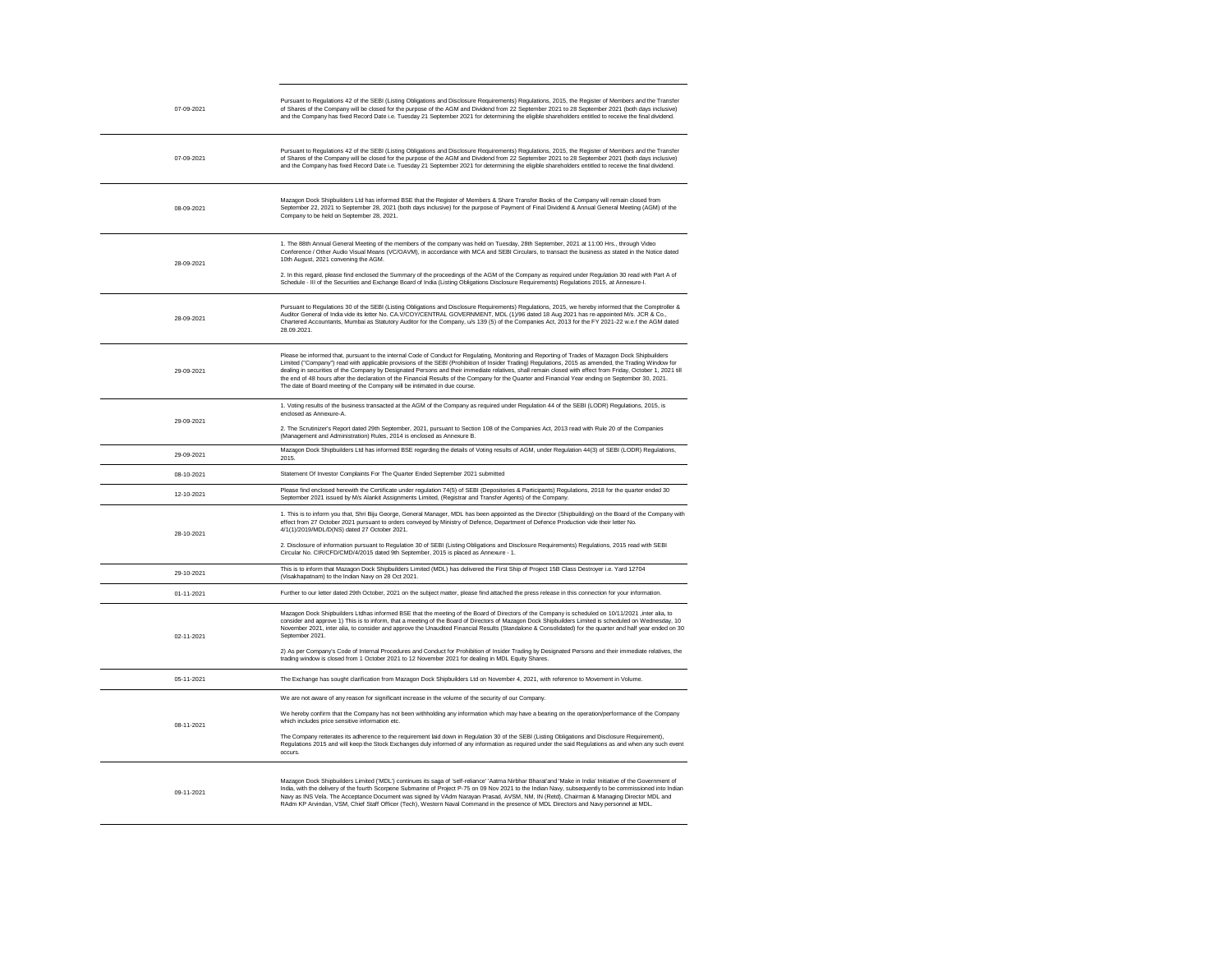| 09-11-2021 | Mazagon Dock Shipbuilders Limited ('MDL') continues its saga of 'self-reliance' 'Aatma Nirbhar Bharat'and 'Make in India' Initiative of the Government of<br>India, with the delivery of the fourth Scorpene Submarine of Project P-75 on 09 Nov 2021 to the Indian Navy, subsequently to be commissioned into Indian<br>Navy as INS Vela. The Acceptance Document was signed by VAdm Narayan Prasad, AVSM, NM, IN (Retd), Chairman & Managing Director MDL and<br>RAdm KP Arvindan, VSM, Chief Staff Officer (Tech), Western Naval Command in the presence of MDL Directors and Navy personnel at MDL.                                                                                                                                                                                                                                                                                                                                                  |
|------------|----------------------------------------------------------------------------------------------------------------------------------------------------------------------------------------------------------------------------------------------------------------------------------------------------------------------------------------------------------------------------------------------------------------------------------------------------------------------------------------------------------------------------------------------------------------------------------------------------------------------------------------------------------------------------------------------------------------------------------------------------------------------------------------------------------------------------------------------------------------------------------------------------------------------------------------------------------|
| 10-11-2021 | 1. Further to our letter dated 02 November 2021 and pursuant to Regulation 30 of the SEBI (Listing Obligations and Disclosure Requirements)<br>Regulations, 2015 (SEBI LODR), we inform that the Board of Directors of Mazagon Dock Shipbuilders Limited at their meeting held today at Mumbai i.e. on<br>10 November 2021, inter-alia approved the Unaudited Financial Results (Standalone & Consolidated) for the quarter and half year ended on 30 September<br>2021.                                                                                                                                                                                                                                                                                                                                                                                                                                                                                 |
|            | 2. Please find enclosed herewith a copy of the said Unaudited Financial Results (Standalone & Consolidated) along with the Limited Review Report of the<br>auditors.                                                                                                                                                                                                                                                                                                                                                                                                                                                                                                                                                                                                                                                                                                                                                                                     |
|            | 3. The Board Meeting commenced at 11:00 hrs IST and concluded at 14:00 hrs IST.                                                                                                                                                                                                                                                                                                                                                                                                                                                                                                                                                                                                                                                                                                                                                                                                                                                                          |
| 11-11-2021 | With reference to above, please note that the Unaudited Financial Results (Standalone and Consolidated) for the Quarter and half year ended on 30<br>September 2021 of Mazagon Dock Shipbuilders Limited has been published on 11 November 2021 in the Business Standard having circulation in whole of<br>India and in Vritta Manas Circulating in Mumbai.                                                                                                                                                                                                                                                                                                                                                                                                                                                                                                                                                                                              |
|            | Enclosed herewith please find copy of the newspapers cuttings.                                                                                                                                                                                                                                                                                                                                                                                                                                                                                                                                                                                                                                                                                                                                                                                                                                                                                           |
| 11-11-2021 | 1. In terms of Regulation 30 of SEBI (Listing Obligations and Disclosure Requirements) Regulations, 2015 ('SEBI LODR'), we inform that the Management<br>team of the Company shall be participating in the Investor Update Call organized by ICICI Securities on Saturday the 13 November 2021 at 10:30 hours.                                                                                                                                                                                                                                                                                                                                                                                                                                                                                                                                                                                                                                           |
|            | 2. All those who are interested to participate in the Call, may register themselves by clicking the link given in the attached invitation.                                                                                                                                                                                                                                                                                                                                                                                                                                                                                                                                                                                                                                                                                                                                                                                                               |
| 12-11-2021 | 1. In terms of Regulation 30 of SEBI (Listing Obligations and Disclosure Requirements) Regulations, 2015 ('SEBI LODR'), we inform that the Management<br>team of the Company shall be participating in the Investor Update Call organized by ICICI Securities on Saturday the 13 November 2021 at 10:30 hours.                                                                                                                                                                                                                                                                                                                                                                                                                                                                                                                                                                                                                                           |
|            | 2. All those who are interested to participate in the Call, may register themselves by clicking the link given in the attached invitation.                                                                                                                                                                                                                                                                                                                                                                                                                                                                                                                                                                                                                                                                                                                                                                                                               |
| 19-11-2021 | 1. With respect to the captioned subject the Investor Update Call audio recording and Conference Call Transcript for Q2 FY2022, which transpired during a<br>conference call convened for investors and analysts by ICICI Securities on Saturday, 13 November, 2021 at 1030 hours IST, to discuss the financial<br>results for the quarter ended 30 September, 2021, has been uploaded on the website of the Company namely https://mazagondock.in                                                                                                                                                                                                                                                                                                                                                                                                                                                                                                       |
|            | The respective Link for accessing the said Audio clip and transcript are:<br>https://mazagondock.in/Transcript.aspx<br>https://mazagondock.in/Audio.aspx                                                                                                                                                                                                                                                                                                                                                                                                                                                                                                                                                                                                                                                                                                                                                                                                 |
| 22-11-2021 | This is to inform that on 21 November 2021, the Indian Navy has commissioned the First Ship of Project 15B Class Destroyer ie (Vishakhapatnam) built by<br>Mazagon Dock Shipbuilders Itd                                                                                                                                                                                                                                                                                                                                                                                                                                                                                                                                                                                                                                                                                                                                                                 |
|            | Press release in this connection made by Indian Navy is attached herewith for your reference                                                                                                                                                                                                                                                                                                                                                                                                                                                                                                                                                                                                                                                                                                                                                                                                                                                             |
| 25-11-2021 | This is to inform that on 25 November 2021, the Indian Navy (IN) has commissioned the Fourth Scorpene Class Submarine i.e (INS Vela) built by Mazagon<br>Dock Shipbuilders Limited.                                                                                                                                                                                                                                                                                                                                                                                                                                                                                                                                                                                                                                                                                                                                                                      |
|            | Press advertisements (in English, Hindi and Marathi) in this connection is/are attached herewith for your reference.                                                                                                                                                                                                                                                                                                                                                                                                                                                                                                                                                                                                                                                                                                                                                                                                                                     |
|            | This is for your kind information.                                                                                                                                                                                                                                                                                                                                                                                                                                                                                                                                                                                                                                                                                                                                                                                                                                                                                                                       |
| 13-12-2021 | This is to inform that in consonance with the ongoing celebration of 'Azadi Ka Amrit Mahotsav' (AKAM) theme by Government of India, Hon'ble Raksha<br>Mantri, Shri Rajnath Singh virtually inaugurated the public exhibitions at 75 locations and the curated museums at 07 locations including 'Dharohar'-<br>Heritage Gallery of Mazagon Dock Shipbuilders Limited (MDL) on 13 December 2021. The inauguration ceremony was conducted under the able direction<br>of Shri Ajay Kumar, Secretary (Defence) and other senior executives of Ministry of Defence (MoD), Delhi.                                                                                                                                                                                                                                                                                                                                                                             |
|            | As a part of this Mahotsav, MDL opened the 'Dharohar' for public and is organising an exhibition showcasing marquee defence platforms built by MDL from<br>13 to 19 December 2021.                                                                                                                                                                                                                                                                                                                                                                                                                                                                                                                                                                                                                                                                                                                                                                       |
| 15-12-2021 | This is to inform that the Basin Trials (BT) for the Second Ship of Project 15B, Y 12705 (Mormugao) has been successfully completed with all Naval Trial<br>Teams on 14 Dec 21. This is for your kind information.                                                                                                                                                                                                                                                                                                                                                                                                                                                                                                                                                                                                                                                                                                                                       |
| 16-12-2021 | Mazagon Dock Shipbuilders Ltdhas informed BSE that the meeting of the Board of Directors of the Company is scheduled on 28/12/2021 ,inter alia, to<br>consider and approve Dear Sir/Madam, 1) This is to inform, that a meeting of the Board of Directors of Mazagon Dock Shipbuilders Limited is scheduled on<br>Tuesday, 28 December 2021, inter alia, to consider declaration of Interim Dividend for financial year 2021-22. 2) Further in pursuance of Section 91 of the<br>Companies Act, 2013 read with Rule 10 of the Companies (Management and Administrative rules, 2014, it is informed that the Company has proposed to<br>fix Friday 07 January 2022, as the Record Date for reckoning eligibility of shareholders for the purpose of payment of Interim Dividend for the Financial<br>Year 2021-22, if any, declared by the Board of Directors in its Meeting scheduled to be held on 28 December 2021. This is for your kind information. |
| 17-12-2021 | Mazagon Dock Shipbuilders Ltd has informed BSE that the Company has fixed January 07, 2022 as the Record Date for the purpose of Payment of Interim<br>Dividend, if any.                                                                                                                                                                                                                                                                                                                                                                                                                                                                                                                                                                                                                                                                                                                                                                                 |
| 20-12-2021 | Please find enclosed herewith the press release on the occasion of sailing of the Second Ship of Project 15B, Y 12705 (Mormugao) on 19 Dec 2021. This<br>is for your kind information                                                                                                                                                                                                                                                                                                                                                                                                                                                                                                                                                                                                                                                                                                                                                                    |
| 28-12-2021 | Declaration of Interim Dividend for FY 2021-22. Dear Sir/Madam, Further to our letter dated 16 December 2021 and pursuant to Regulation 30 of the SEBI<br>(Listing Obligations and Disclosure Requirements) Regulations, 2015 we inform that the Board of Directors of Mazagon Dock Shipbuilders Limited at their<br>meeting held today at Mumbai i.e. 28 December 2021 approved declaration of Interim Dividend @ 71.00% being Rs. 7.10 per equity share aggregating to<br>Rs. 143.20 crore to be paid out of the profits of the Company for FY 2021-22. The Board has declared Friday, 07 January 2021 as the record date for<br>reckoning eligibility of shareholders for the purpose of payment of Interim Dividend. The Board Meeting commenced at 17:00 hrs IST and concluded at<br>18:30 hrs IST. This is for your information and records.                                                                                                       |
| 28-12-2021 | Disclosure under Regulation 30 of the SEBI (Listing Obligations and Disclosure Requirements) Regulations 2015, as amended ("SEBI LODR") Dear<br>Sir/Madam, 1. This is to inform that, Shri. Mallikarjunarao Bhyrisetty, Shri. Shambhuprasad B Tundiya and Smt. Jagjeet Kaur Neeru Singh have been<br>appointed as Non-official Independent Directors of the Company for a period of three years w.e.f. the date of notification of their appointment/date of DIN<br>allotment or until further orders, whichever is earlier, pursuant to orders conveyed by Ministry of Defence vide letter No.11(70/2021/Misc./D(NS) dated 24<br>December 2021. 2. Disclosure of information pursuant to Regulation 30 of SEBI (Listing Obligations and Disclosure Requirements) Regulations, 2015 read<br>with SEBI Circular No. CIR/CFD/CMD/4/2015 dated 9th September, 2015 is placed as Annexure - 1.                                                               |
| 29-12-2021 | Further to our letter dated 16 December 2021 and pursuant to Regulation 30 of the SEBI (Listing Obligations and Disclosure Requirements) Regulations,<br>2015 we inform that the Board of Directors of Mazagon Dock Shipbuilders Limited at their meeting held today at Mumbai i.e. 28 December 2021 approved<br>declaration of Interim Dividend @ 71.00% being Rs. 7.10 per equity share aggregating to Rs. 143.20 crore to be paid out of the profits of the Company for<br>FY 2021-22. The Board has declared Friday, 07 January 2022 as the record date for reckoning eligibility of shareholders for the purpose of payment of<br>Interim Dividend. The Board Meeting commenced at 17:00 hrs IST and concluded at 18:30 hrs IST. This is for your information and records.                                                                                                                                                                          |

## 

 $\overline{\phantom{a}}$ 

 $\overline{\phantom{a}}$ 

## 

 $\overline{\phantom{a}}$